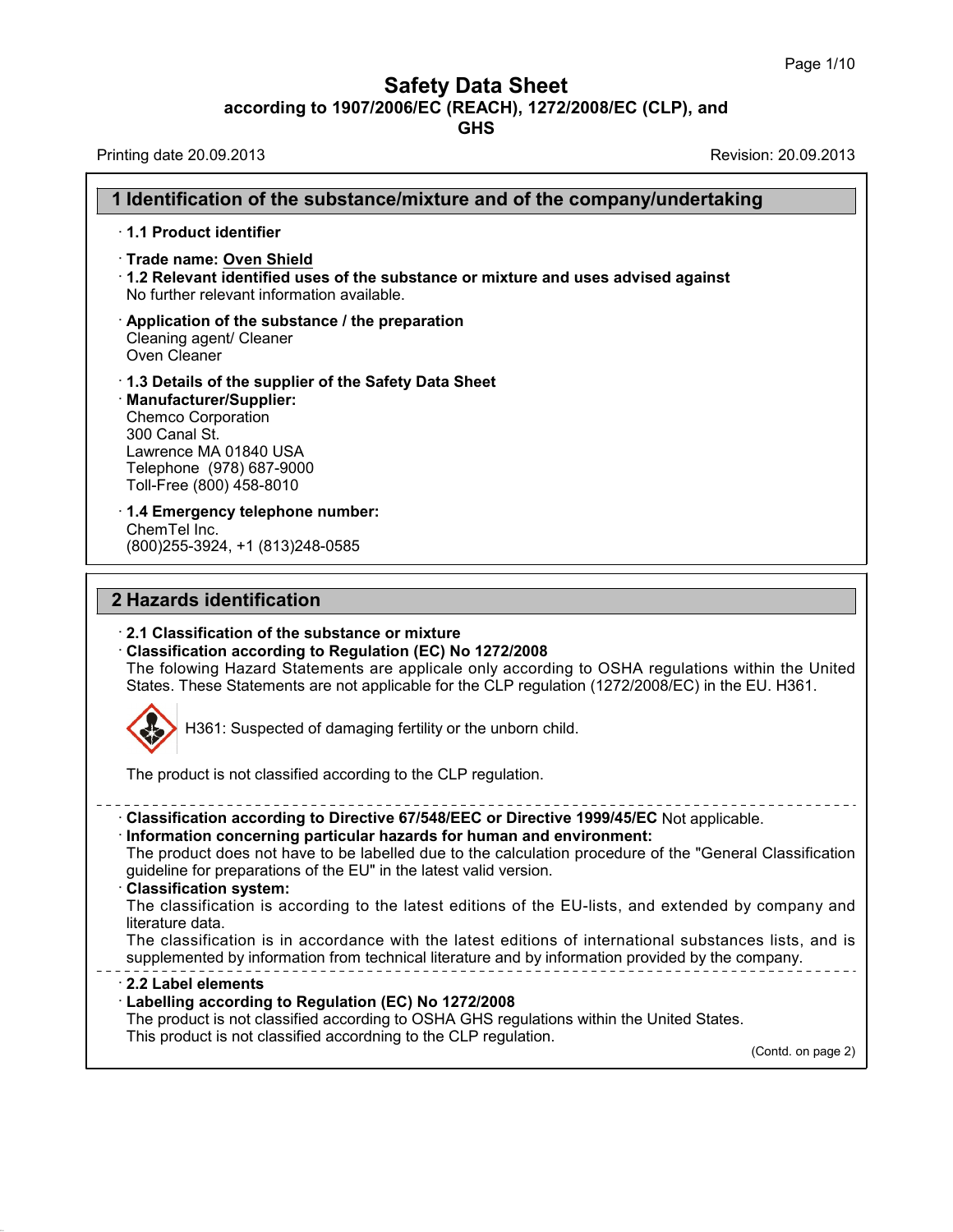**GHS**

Printing date 20.09.2013 Revision: 20.09.2013

|                                                                                                                | (Contd. of page 1) |
|----------------------------------------------------------------------------------------------------------------|--------------------|
| · Hazard pictograms                                                                                            |                    |
| GHS08                                                                                                          |                    |
| Applicable for the United States (OSHA) only.                                                                  |                    |
| · Signal word WARNING                                                                                          |                    |
| <b>Hazard-determining components of labelling:</b><br>None.                                                    |                    |
| Nonylphenoxy poly (ethyleneoxy 9) ethanol, branched                                                            |                    |
| Hazard statements H361: Suspected of damaging fertility or the unborn child.                                   |                    |
| <b>Precautionary statements</b>                                                                                |                    |
| P281<br>Use personal protective equipment as required.                                                         |                    |
| P305+P351+P338 IF IN EYES: Rinse cautiously with water for several minutes. Remove contact lenses, if          |                    |
| present and easy to do. Continue rinsing.<br>P301+P330+P331 IF SWALLOWED: rinse mouth. Do NOT induce vomiting. |                    |
| · Additional information:                                                                                      |                    |
| Safety data sheet available on request.                                                                        |                    |
| Keep out of the reach of children                                                                              |                    |
| <b>Hazard description:</b>                                                                                     |                    |
| WHMIS-symbols: Not hazardous under WHMIS.                                                                      |                    |
| NFPA ratings (scale 0 - 4)                                                                                     |                    |
| Health = $1$                                                                                                   |                    |
| $Fire = 0$                                                                                                     |                    |
| Reactivity = $0$                                                                                               |                    |
| HMIS-ratings (scale 0 - 4)                                                                                     |                    |
| $\boxed{1}$ Health = 1<br><b>HEALTH</b>                                                                        |                    |
| $\begin{bmatrix} 0 \\ 0 \end{bmatrix}$ Fire = 0<br><b>FIRE</b>                                                 |                    |
| REACTIVITY 0 Reactivity = 0                                                                                    |                    |
| <b>HMIS Long Term Health Hazard Substances</b>                                                                 |                    |
| 68412-54-4 Nonylphenoxy poly (ethyleneoxy 9) ethanol, branched                                                 |                    |
| 2.3 Other hazards                                                                                              |                    |
| Results of PBT and vPvB assessment                                                                             |                    |
| $\cdot$ PBT: Not applicable.                                                                                   |                    |
| · vPvB: Not applicable.                                                                                        |                    |

· **3.2 Mixtures**

37.1.8

· **Description:** Mixture of substances listed below with nonhazardous additions.

· **Dangerous components:**

None in reportable quantities.

(Contd. on page 3)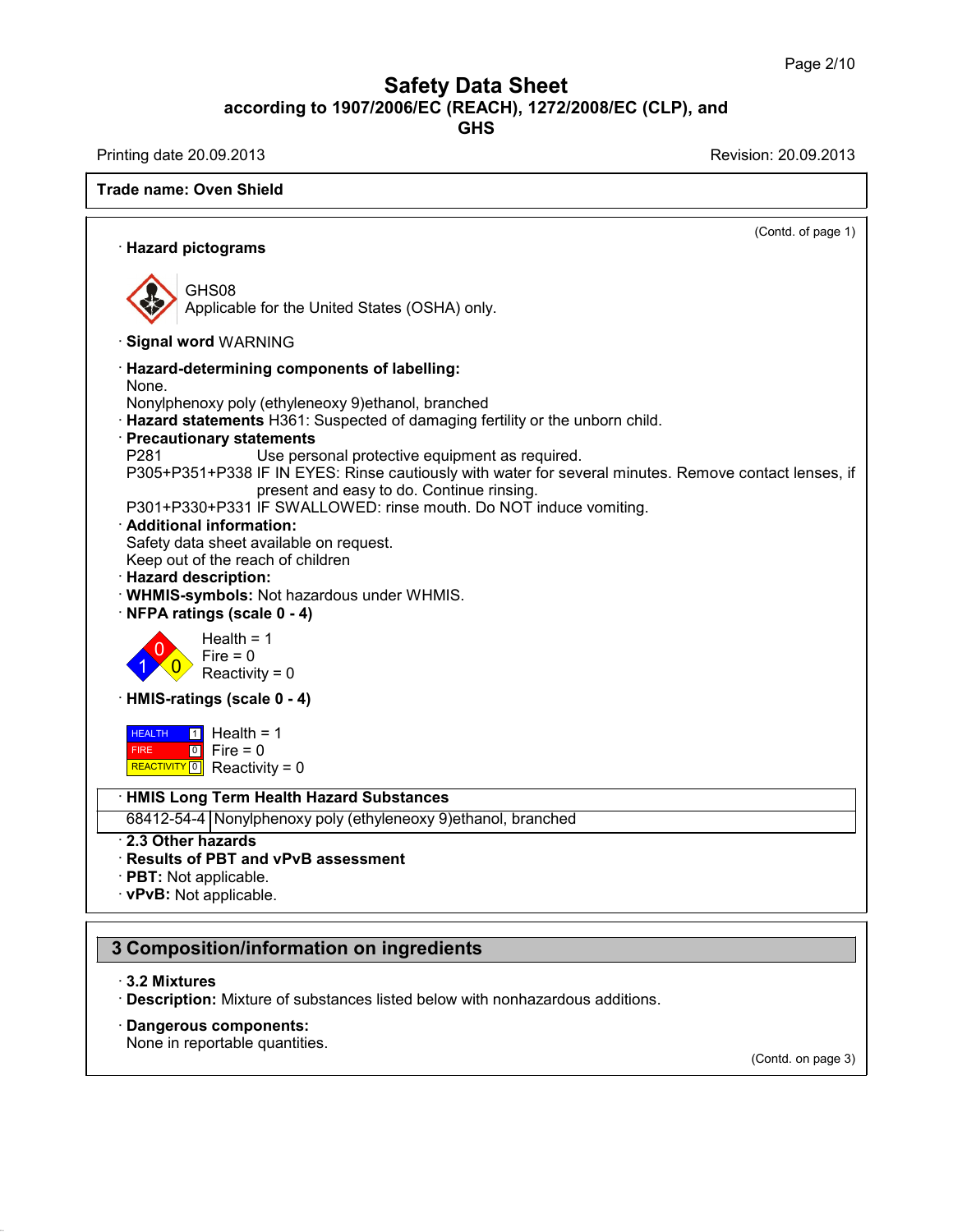Printing date 20.09.2013 **Printing date 20.09.2013** 

**Trade name: Oven Shield**

|                         |                                                                                         | (Contd. of page 2) |
|-------------------------|-----------------------------------------------------------------------------------------|--------------------|
|                         | CAS: 25322-68-3 polyethylene glycol                                                     | 10-25%             |
| NLP: 500-038-2          | substance with a Community workplace exposure limit                                     |                    |
|                         | CAS: 68439-46-3 alcohols, C9-11, ethoxylated                                            | < 10%              |
| NLP: 500-446-0          | $x$ Xi R38-41                                                                           |                    |
|                         | <b>Eye Dam. 1, H318</b>                                                                 |                    |
|                         | <b><i>i</i></b> Skin Irrit. 2, H315                                                     |                    |
|                         | CAS: 68412-54-4   Nonylphenoxy poly (ethyleneoxy 9) ethanol, branched                   | < 10%              |
| NLP: 500-209-1          | <b>X</b> Xn R62; Xi R36/38                                                              |                    |
|                         | R52/53                                                                                  |                    |
|                         | <b>&amp;</b> Repr. 2, H361                                                              |                    |
|                         | Skin Irrit. 2, H315; Eye Irrit. 2, H319                                                 |                    |
|                         | Aquatic Chronic 3, H412                                                                 |                    |
| $\overline{\cdot}$ SVHC |                                                                                         |                    |
|                         | 68412-54-4 Nonylphenoxy poly (ethyleneoxy 9) ethanol, branched                          |                    |
|                         | Additional information: For the wording of the listed risk phrases refer to section 16. |                    |

## **4 First aid measures**

#### · **4.1 Description of first aid measures**

· **General information:** No special measures required.

- · **After inhalation:** Supply fresh air; consult doctor in case of complaints.
- · **After skin contact:**

Clean with water and soap.

If skin irritation continues, consult a doctor.

#### · **After eye contact:**

Remove contact lenses if worn, if possible.

Rinse opened eye for several minutes under running water. If symptoms persist, consult a doctor.

#### · **After swallowing:**

Rinse out mouth and then drink plenty of water.

Do not induce vomiting; call for medical help immediately.

## · **4.2 Most important symptoms and effects, both acute and delayed**

Cramp Nausea

37.1.8

· **Hazards** No further relevant information available.

· **4.3 Indication of any immediate medical attention and special treatment needed** Medical supervision for at least 48 hours.

## **5 Firefighting measures**

· **5.1 Extinguishing media**

· **Suitable extinguishing agents:** Use fire extinguishing methods suitable to surrounding conditions.

· **For safety reasons unsuitable extinguishing agents:** None.

· **5.2 Special hazards arising from the substance ormixture** No further relevant information available.

(Contd. on page 4)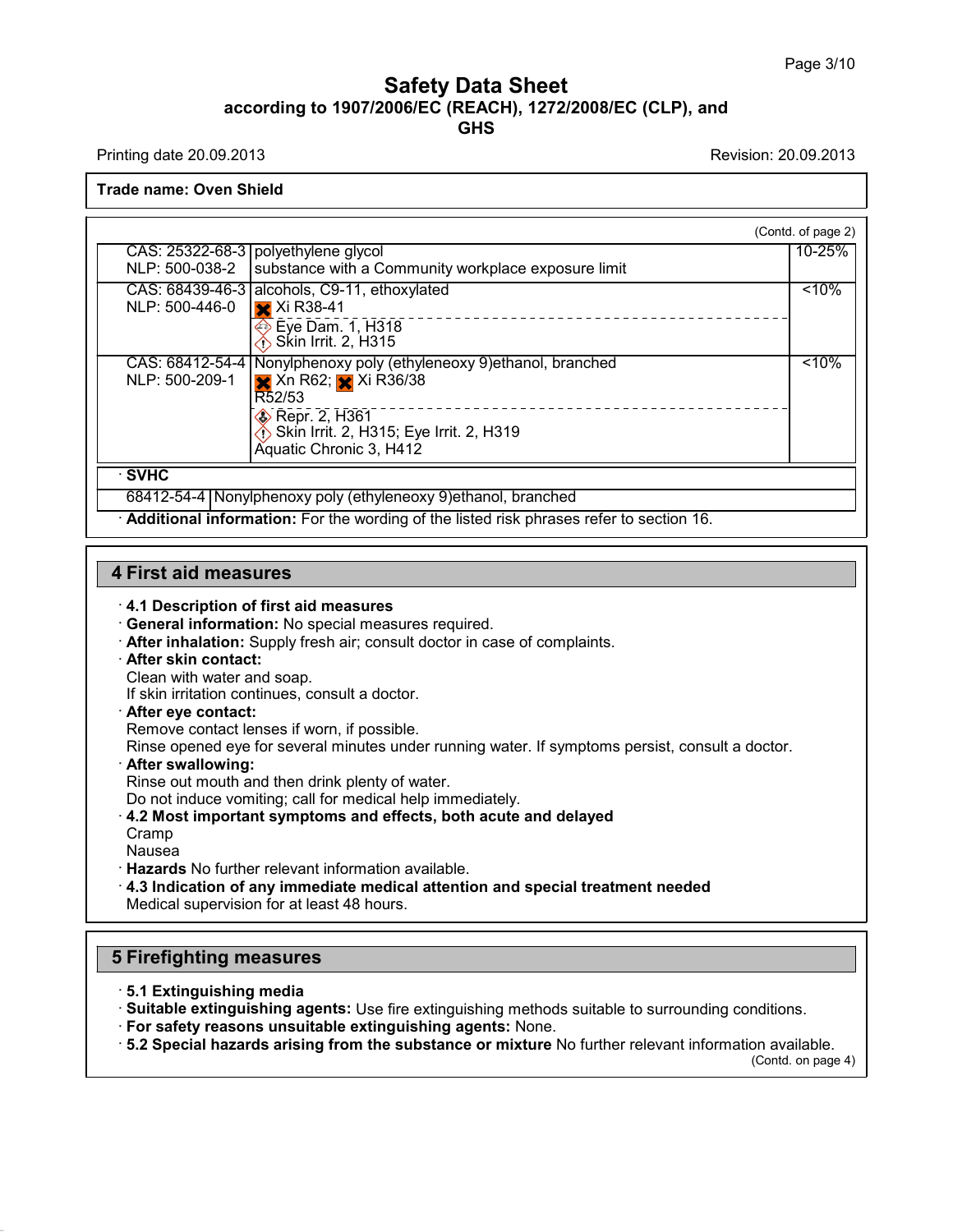**GHS**

Printing date 20.09.2013 **Printing date 20.09.2013** 

**Trade name: Oven Shield**

(Contd. of page 3)

### · **5.3 Advice for firefighters**

· **Protective equipment:**

Wear self-contained respiratory protective device.

Wear fully protective suit.

· **Additional information** No further relevant information available.

### **6 Accidental release measures**

· **6.1 Personal precautions, protective equipment and emergency procedures** Ensure adequate ventilation

Particular danger of slipping on leaked/spilled product.

Wear protective equipment. Keep unprotected persons away.

· **6.2 Environmental precautions:** Do not allow to enter sewers/ surface or ground water.

· **6.3 Methods and material for containment and cleaning up:** Absorb with liquid-binding material (sand, diatomite, acid binders, universal binders, sawdust). Absorb liquid components with liquid-binding material.

· **6.4 Reference to other sections**

See Section 7 for information on safe handling.

See Section 8 for information on personal protection equipment.

See Section 13 for disposal information.

### **7 Handling and storage**

· **7.1 Precautions for safe handling**

Prevent formation of aerosols.

Ensure good ventilation/exhaustion at the workplace.

· **Information about fire - and explosion protection:** No special measures required.

#### · **7.2 Conditions for safe storage, including any incompatibilities**

· **Storage:**

37.1.8

· **Requirements to be met by storerooms and receptacles:** Store in a cool location.

Avoid storage near extreme heat, ignition sources or open flame.

- · **Information about storage in one common storage facility:** Store away from foodstuffs.
- Store away from oxidizing agents.
- · **Further information about storage conditions:** Store in cool, dry conditions in well sealed receptacles. Protect from frost.
- · **7.3 Specific end use(s)** No further relevant information available.

### **8 Exposure controls/personal protection**

· **Additional information about design of technical facilities:** No further data; see item 7.

(Contd. on page 5)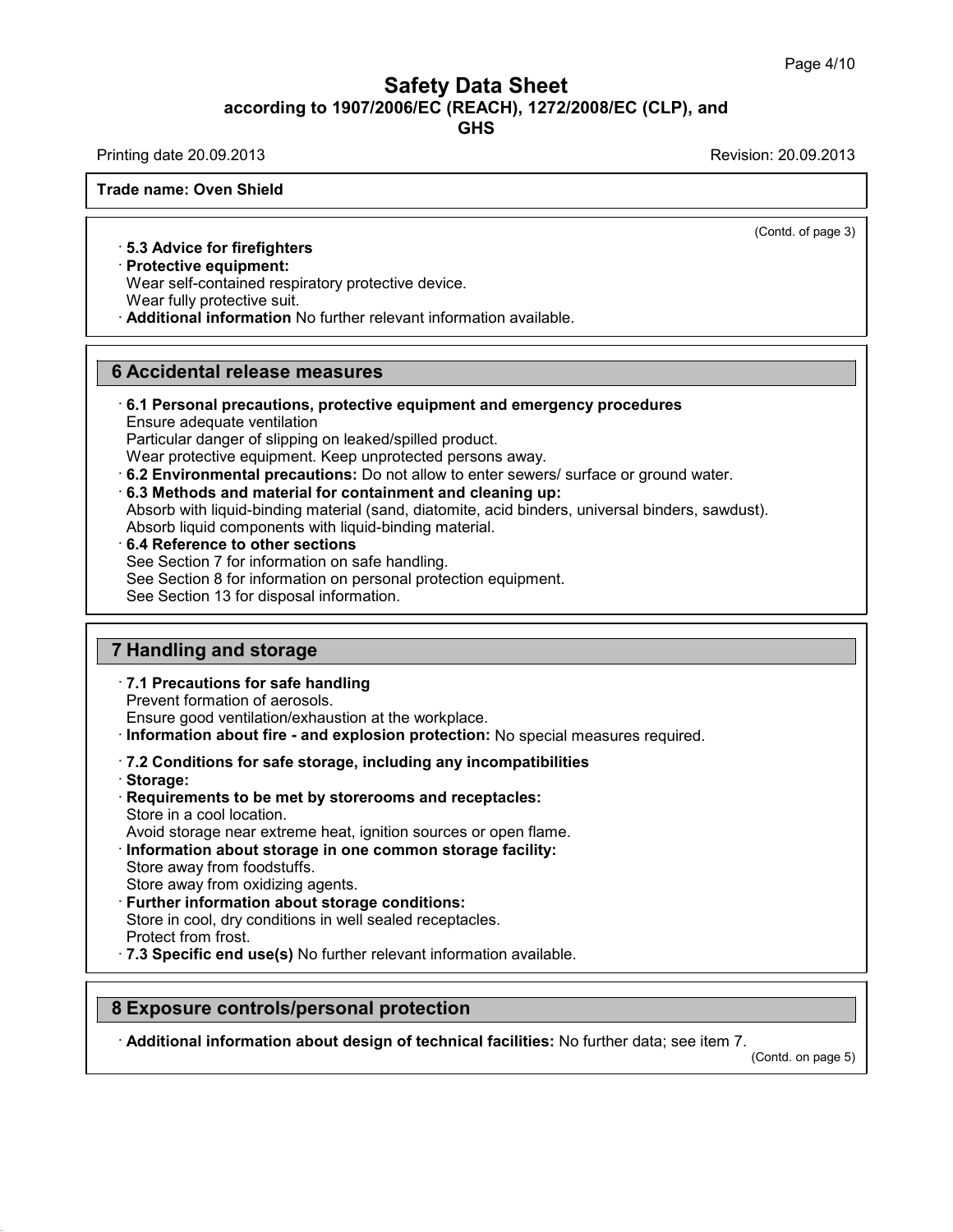**GHS**

Printing date 20.09.2013 **Printing date 20.09.2013** 

37.1.8

**Trade name: Oven Shield**

(Contd. of page 4) · **8.1 Control parameters** · **Ingredients with limit values that require monitoring at the workplace: 25322-68-3 polyethylene glycol** WEEL (USA) Long-term value: 10 mg/m<sup>3</sup> (H); MW>200 · **DNELs** No further relevant information available. · **PNECs** No further relevant information available. · **Additional information:** The lists valid during the making were used as basis. · **8.2 Exposure controls** · **Personal protective equipment:** · **General protective and hygienic measures:** Keep away from foodstuffs, beverages and feed. Wash hands before breaks and at the end of work. · **Respiratory protection:** Not necessary if room is well-ventilated. Use suitable respiratory protective device in case of insufficient ventilation. Use suitable respiratory protective device when aerosol or mist is formed. For spills, respiratory protection may be advisable. · **Protection of hands:** The glove material has to be impermeable and resistant to the product/ the substance/ the preparation. Due to missing tests no recommendation to the glove material can be given for the product/ the preparation/ the chemical mixture. Selection of the glove material on consideration of the penetration times, rates of diffusion and the degradation. · **Material of gloves** The selection of the suitable gloves does not only depend on the material, but also on further marks of quality and varies from manufacturer to manufacturer. As the product is a preparation of several substances, the resistance of the glove material can not be calculated in advance and has therefore to be checked prior to the application. · **Penetration time of glove material** The exact break through time has to be found out by the manufacturer of the protective gloves and has to be observed. · **For the permanent contact gloves made of the following materials are suitable:** Butyl rubber, BR Neoprene gloves Nitrile rubber, NBR · **Eye protection:** Safety glasses · **Body protection:** Light weight protective clothing · **Limitation and supervision of exposure into the environment** No special requirements. (Contd. on page 6)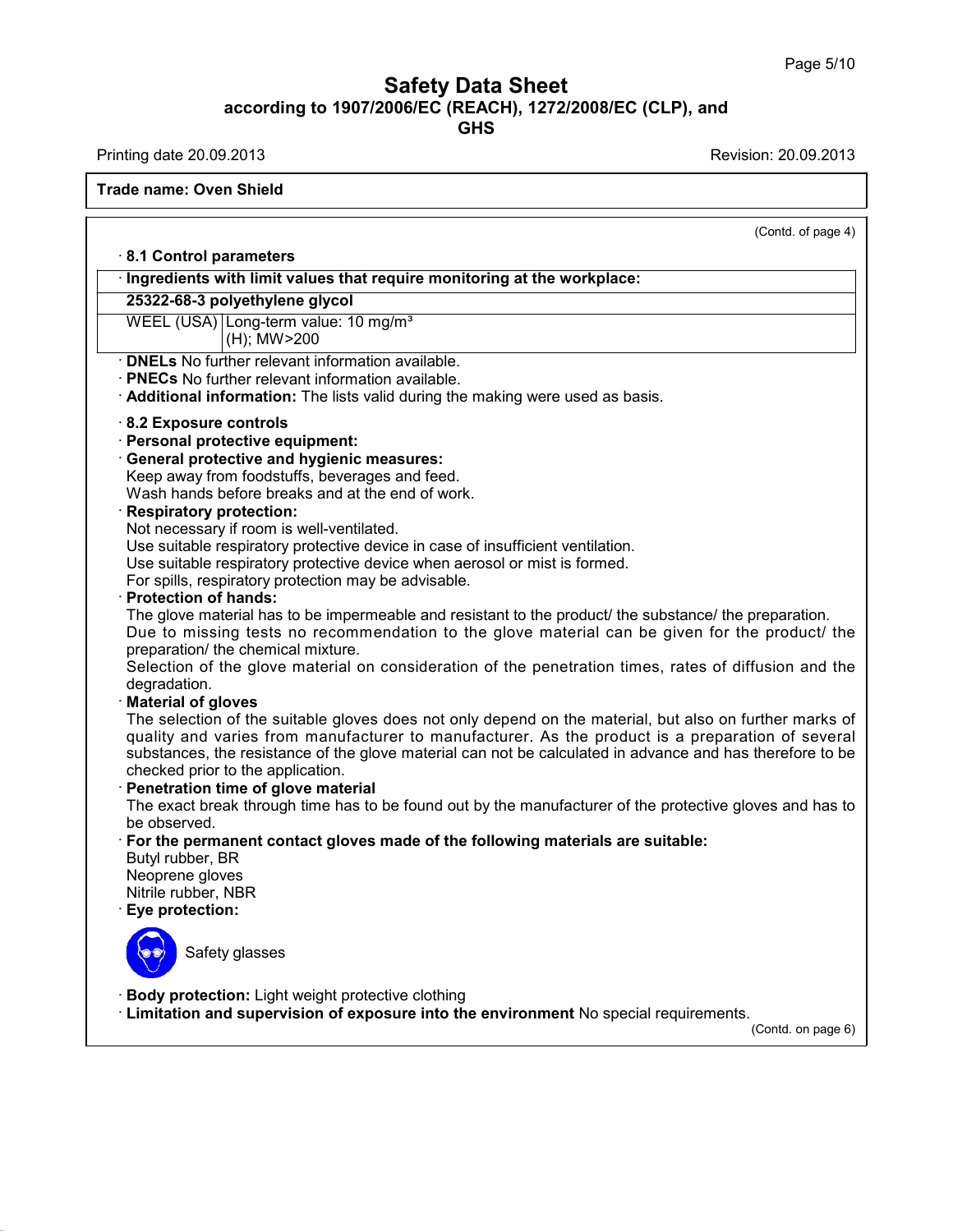**GHS**

Printing date 20.09.2013 **Revision: 20.09.2013** 

37.1.8

**Trade name: Oven Shield**

· **Risk management measures** No special requirements.

| 9 Physical and chemical properties                                                      |                                               |  |  |  |
|-----------------------------------------------------------------------------------------|-----------------------------------------------|--|--|--|
| 9.1 Information on basic physical and chemical properties<br><b>General Information</b> |                                               |  |  |  |
| · Appearance:<br>Form:                                                                  |                                               |  |  |  |
| Colour:                                                                                 | Liquid<br>Clear                               |  |  |  |
| Odour:                                                                                  | Alcohol-like                                  |  |  |  |
| Odour threshold:                                                                        | Not determined.                               |  |  |  |
| pH-value at 20 °C:                                                                      | $8,5 - 9$                                     |  |  |  |
| Change in condition                                                                     |                                               |  |  |  |
| <b>Melting point/Melting range:</b>                                                     | Undetermined.                                 |  |  |  |
| <b>Boiling point/Boiling range:</b>                                                     | 212 °F / 100 °C                               |  |  |  |
| · Flash point:                                                                          | Not applicable.                               |  |  |  |
| <b>Flammability (solid, gaseous):</b>                                                   | Not applicable.                               |  |  |  |
| · Ignition temperature:                                                                 | Not determined.                               |  |  |  |
| · Decomposition temperature:                                                            | Not determined.                               |  |  |  |
| Self-igniting:                                                                          | Product is not self-igniting.                 |  |  |  |
| Danger of explosion:                                                                    | Product does not present an explosion hazard. |  |  |  |
| <b>Explosion limits:</b>                                                                |                                               |  |  |  |
| Lower:                                                                                  | Not determined.                               |  |  |  |
| Upper:                                                                                  | Not determined.                               |  |  |  |
| · Vapour pressure:                                                                      | Not determined.                               |  |  |  |
| Density at 20 °C:                                                                       | $0,98$ g/cm <sup>3</sup>                      |  |  |  |
| <b>Relative density</b>                                                                 | Not determined.                               |  |  |  |
| · Vapour density                                                                        | Not determined.                               |  |  |  |
| <b>Evaporation rate</b>                                                                 | Not determined.                               |  |  |  |
| Solubility in / Miscibility with                                                        |                                               |  |  |  |
| water:                                                                                  | Fully miscible.                               |  |  |  |
| · Partition coefficient (n-octanol/water): Not determined.                              |                                               |  |  |  |
| · Viscosity:                                                                            |                                               |  |  |  |
| Dynamic:                                                                                | Not determined.                               |  |  |  |
| <b>Kinematic:</b>                                                                       | Not determined.                               |  |  |  |
| $\cdot$ 9.2 Other information                                                           | No further relevant information available.    |  |  |  |

(Contd. on page 7)

(Contd. of page 5)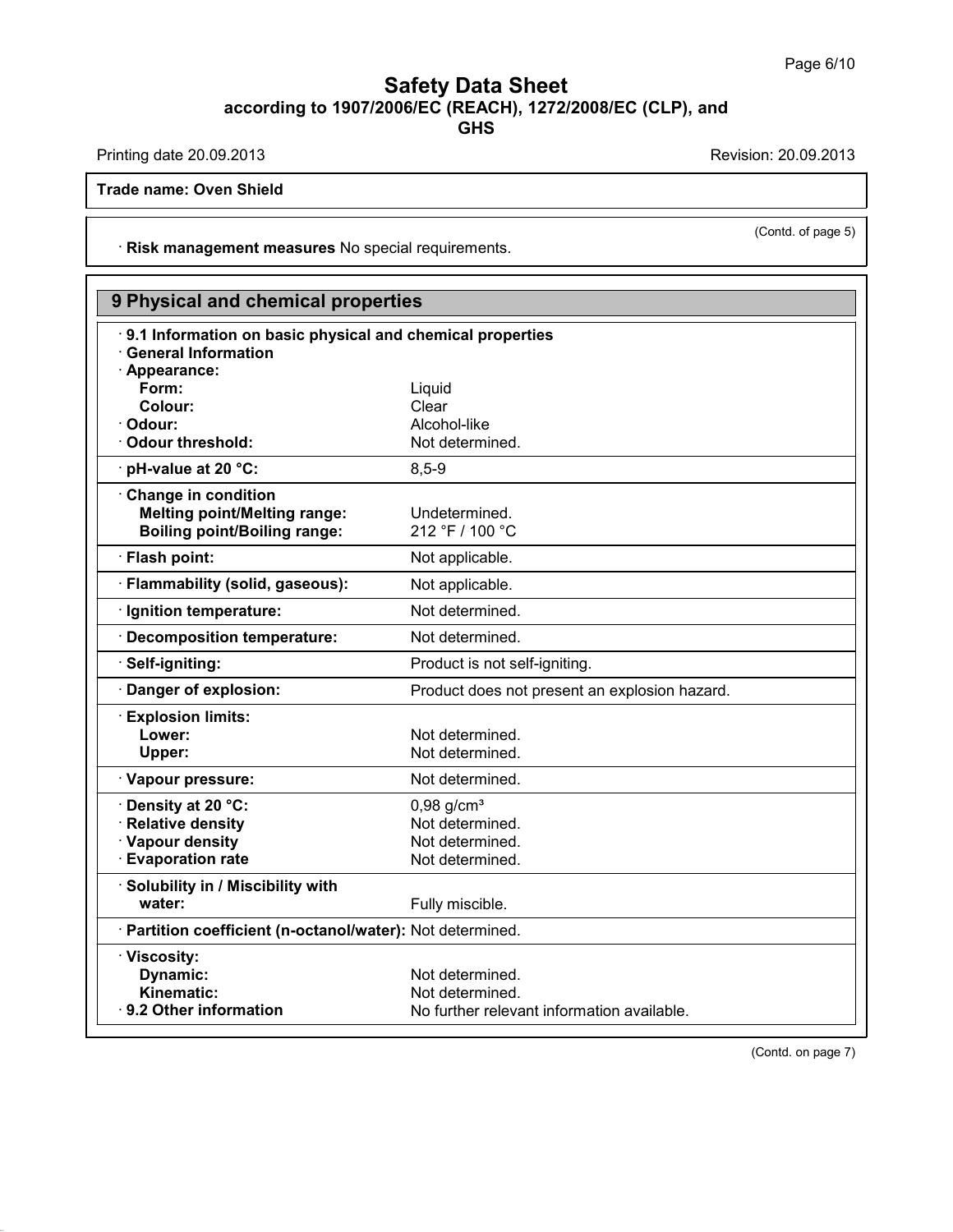Printing date 20.09.2013 **Printing date 20.09.2013** 

**Trade name: Oven Shield**

(Contd. of page 6)

## **10 Stability and reactivity**

### · **10.1 Reactivity**

· **10.2 Chemical stability**

· **Thermal decomposition / conditions to be avoided:**

No decomposition if used and stored according to specifications.

· **10.3 Possibility of hazardous reactions**

Reacts with strong oxidizing agents. Reacts with strong acids.

· **10.4 Conditions to avoid** No further relevant information available.

- · **10.5 Incompatible materials:** No further relevant information available.
- · **10.6 Hazardous decomposition products:**

Sulphur oxides (SOx) Aldehyde

Carbon monoxide and carbon dioxide

## **11 Toxicological information**

- · **11.1 Information on toxicological effects**
- · **Acute toxicity:**
- · **Primary irritant effect:**
- · **on the skin:** No irritant effect.
- · **on the eye:** Slight irritant effect on eyes.
- · **Sensitization:** No sensitizing effects known.
- · **Additional toxicological information:**

The product is not subject to classification according to the calculation method of the General EU Classification Guidelines for Preparations as issued in the latest version.

· **Repeated dose toxicity:** May cause damage to organs through prolonged or repeated exposure .

## **12 Ecological information**

- · **12.1 Toxicity**
- · **Aquatic toxicity:** The product contains materials that are harmful to the environment.
- · **12.2 Persistence and degradability** Moderately /partly biodegradable
- · **12.3 Bioaccumulative potential** No further relevant information available.
- · **12.4 Mobility in soil** No further relevant information available.
- · **Ecotoxical effects:**
- · **Remark:** Harmful to fish
- · **Additional ecological information:**
- · **General notes:**

37.1.8

This statement was deduced from the properties of the single components.

Due to available data on eliminability/decomposition and bioaccumulation potential prolonged term damage of the environment can not be excluded.

Water hazard class 1 (German Regulation) (Self-assessment): slightly hazardous for water

Do not allow undiluted product or large quantities of it to reach ground water, water course or sewage system.

(Contd. on page 8)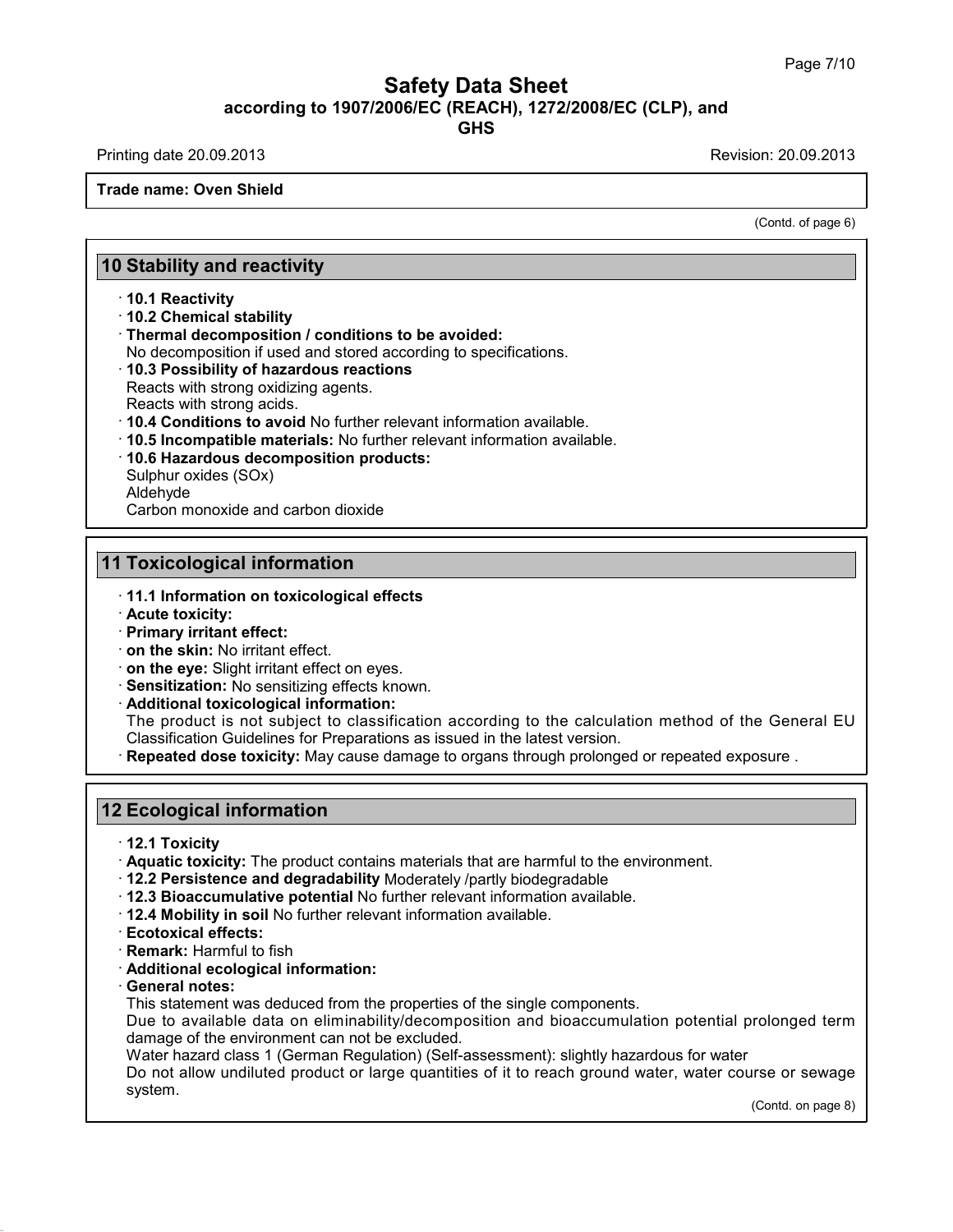**GHS**

Printing date 20.09.2013 **Printing date 20.09.2013** 

**Trade name: Oven Shield**

· **12.5 Results of PBT and vPvB assessment**

· **PBT:** Not applicable.

· **vPvB:** Not applicable.

· **12.6 Other adverse effects** No further relevant information available.

## **13 Disposal considerations**

#### · **13.1 Waste treatment methods**

#### · **Recommendation**

37.1.8

Can be burned with household garbage after consulting with the waste disposal facility operator and the pertinent authorities and adhering to the necessary technical regulations. Smaller quantities can be disposed of with household waste.

#### · **Uncleaned packaging:**

- · **Recommendation:** Disposal must be made according to official regulations.
- · **Recommended cleansing agents:** Water, if necessary together with cleansing agents.

| <b>14 Transport information</b>                                                 |                 |  |
|---------------------------------------------------------------------------------|-----------------|--|
| $\cdot$ 14.1 UN-Number<br>· DOT, ADR, ADN, IMDG, IATA                           | N/A             |  |
| 14.2 UN proper shipping name<br>· DOT, ADR, ADN, IMDG, IATA                     | N/A             |  |
| 14.3 Transport hazard class(es)                                                 |                 |  |
| · DOT, ADR, ADN, IMDG, IATA<br>· Class                                          | N/A             |  |
| $\cdot$ 14.4 Packing group<br>· DOT, ADR, IMDG, IATA                            | N/A             |  |
| 14.5 Environmental hazards:<br>$\cdot$ Marine pollutant:                        | No.             |  |
| 14.6 Special precautions for user                                               | Not applicable. |  |
| 14.7 Transport in bulk according to Annex II of<br>MARPOL73/78 and the IBC Code | Not applicable. |  |
| · UN "Model Regulation":                                                        |                 |  |

(Contd. on page 9)

(Contd. of page 7)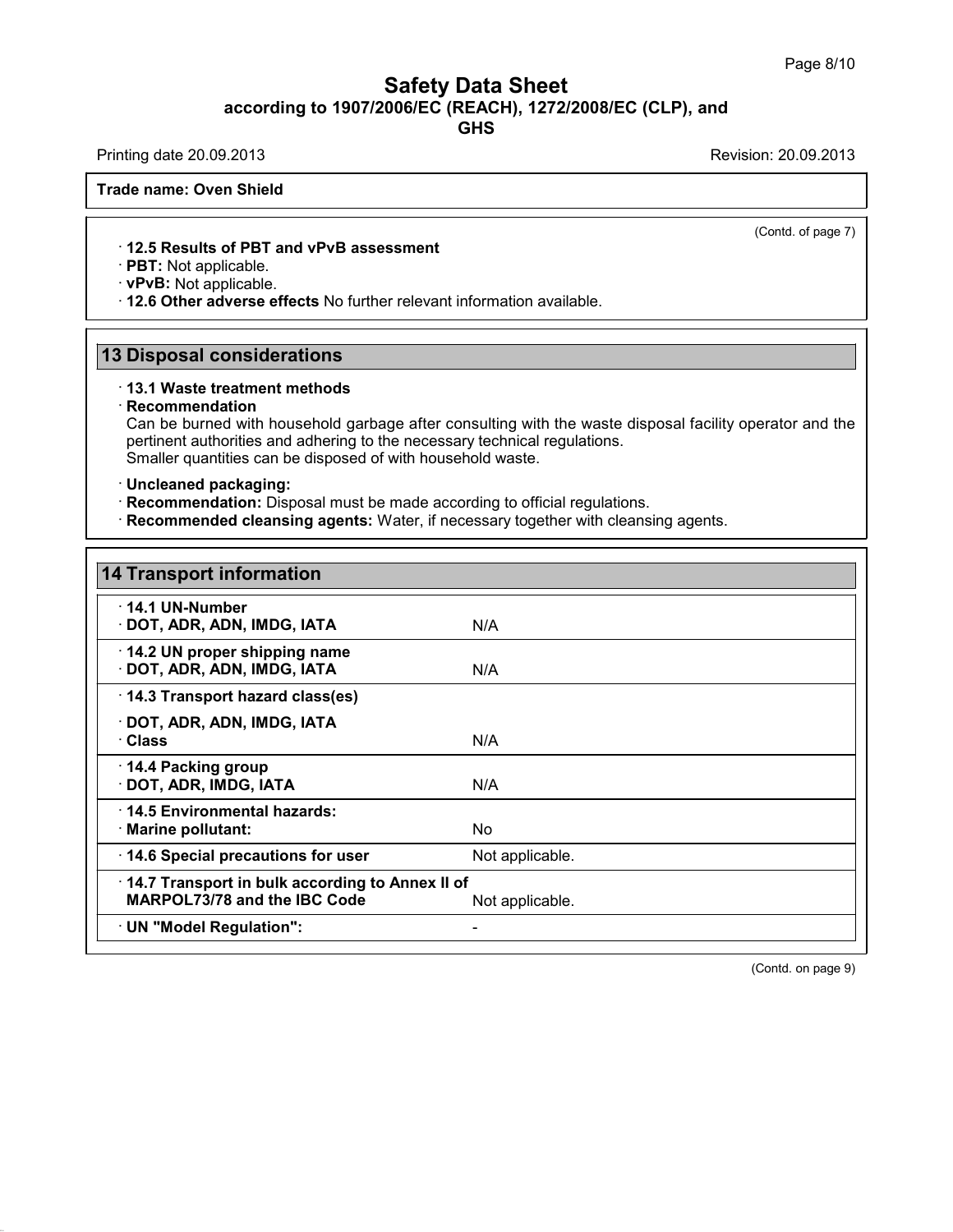Printing date 20.09.2013 **Printing date 20.09.2013** 

37.1.8

**Trade name: Oven Shield**

(Contd. of page 8)

## **15 Regulatory information** · **15.1 Safety, health and environmental regulations/legislation specific for the substance ormixture** · **United States (USA)** · **SARA** · **Section 355 (extremely hazardous substances):** None of the ingredients is listed. · **Section 313 (Specific toxic chemical listings):** None of the ingredients is listed. · **TSCA (Toxic Substances Control Act):** All ingredients are listed. · **Proposition 65 (California):** · **Chemicals known to cause cancer:** None of the ingredients is listed. · **Chemicals known to cause reproductive toxicity for females:** None of the ingredients is listed. · **Chemicals known to cause reproductive toxicity for males:** None of the ingredients is listed. · **Chemicals known to cause developmental toxicity:** None of the ingredients is listed. · **Carcinogenic Categories** · **EPA (Environmental Protection Agency)** None of the ingredients is listed. · **IARC (International Agency for Research on Cancer)** None of the ingredients is listed. · **TLV (Threshold Limit Value established by ACGIH)** None of the ingredients is listed. · **NIOSH-Ca (National Institute for Occupational Safety and Health)** None of the ingredients is listed. · **OSHA-Ca (Occupational Safety & Health Administration)** None of the ingredients is listed. · **Canada** · **Canadian Domestic Substances List (DSL)** All ingredients are listed. · **Canadian Ingredient Disclosure list (limit 0.1%)** None of the ingredients is listed. · **Canadian Ingredient Disclosure list (limit 1%)** None of the ingredients is listed. (Contd. on page 10)